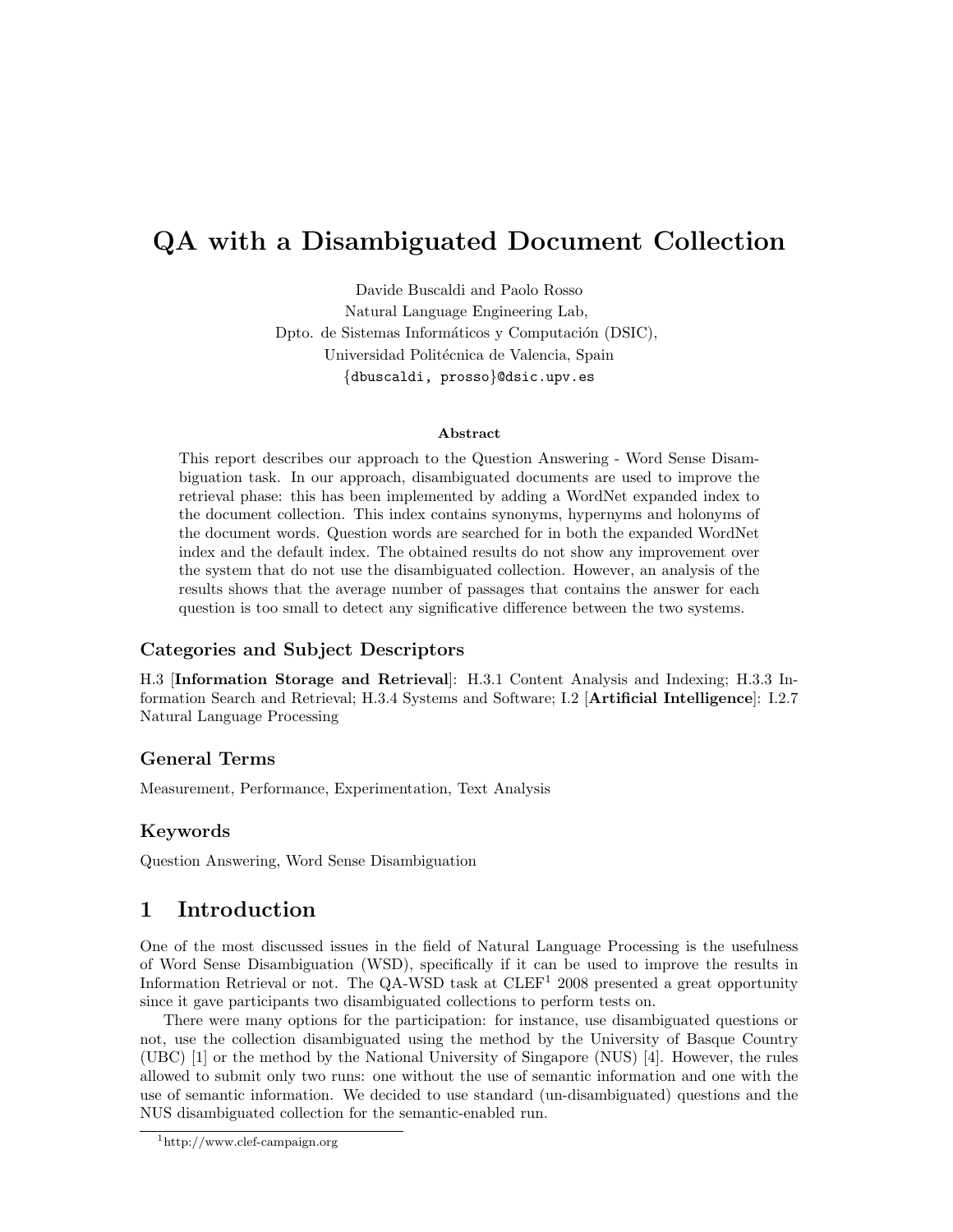Our system is constituted by a modified version the QUASAR system described in [2], whose search engine (JIRS) has been replaced by Lucene<sup>2</sup>. In the configuration that uses semantics, the search index contains also terms that have been extracted from the hypernyms, holonyms, and synonyms of the document words by means of WordNet [3].

In the following section, we describe the system. In section 3 we describe the characteristics of our submissions and discuss the obtained results.

## 2 Our QA-WSD System

The system has some limitations due to the fact that it was developed for a past edition with different guidelines: it does not include an anaphora resolution system and it cannot answer list questions. We refer the reader to the description in [2] for a detailed description of the default system. In the following we will describe the WSD-based system only.

Previously to the indexing phase, all documents are split into sentences. These are used later to form the passages. In the indexing phase, we create two indices: the first one ( $text)$  contains all the terms of the sentence; the second one (expanded index, or wn index) contains all the synonyms of the disambiguated words; in the case of nouns and verbs, it contains also their hypernyms. For nouns, the holonyms (if available) are also added to the index. For instance, let us consider the following sentence from document GH951115-000080-03:

Splitting the left from the Labour Party would weaken the battle for progressive policies inside the Labour Party.

The underlined words are those that have been disambiguated in the collection. For these words we can found their synonyms and related concepts in WordNet, as listed in Table 1.

| lemma        | ass. sense     | synonyms    | hypernyms         | holonyms  |
|--------------|----------------|-------------|-------------------|-----------|
| split        | 4              | separate    | move              | NA        |
|              |                | part        |                   |           |
| left         | 1              |             | position          |           |
|              |                |             | place             |           |
| Labour Party | $\overline{2}$ | labor party | political party   |           |
|              |                |             | party             |           |
| weaken       | 1              |             | change            | <b>NA</b> |
|              |                |             | alter             |           |
| battle       | 1              | conflict    | military action   | war       |
|              |                | fight       | action            | warfare   |
|              |                | engagement  |                   |           |
| progressive  | $\mathfrak{D}$ | reformist   | NA                | NA        |
| policy       | $\overline{2}$ |             | argumentation     |           |
|              |                |             | logical argument  |           |
|              |                |             | line of reasoning |           |
|              |                |             | line              |           |

| Table 1: Expansion of terms of the example sentence. $NA$ : not available (the relationship is not |  |  |  |  |
|----------------------------------------------------------------------------------------------------|--|--|--|--|
| defined for the Part-Of-Speech of the related word).                                               |  |  |  |  |

Therefore, the wn index will contain the following terms: separate, part, move, position, place, labor party, political party, party, change, alter, conflict, fight, engagement, war, warfare, military action, action, reformist, argumentation, logical argument, line of reasoning, line.

During the search phase, the text and wn indices are both searched for question terms. The top 20 sentences are returned for each question. The passages are built from these sentences,

<sup>2</sup>http://lucene.apache.org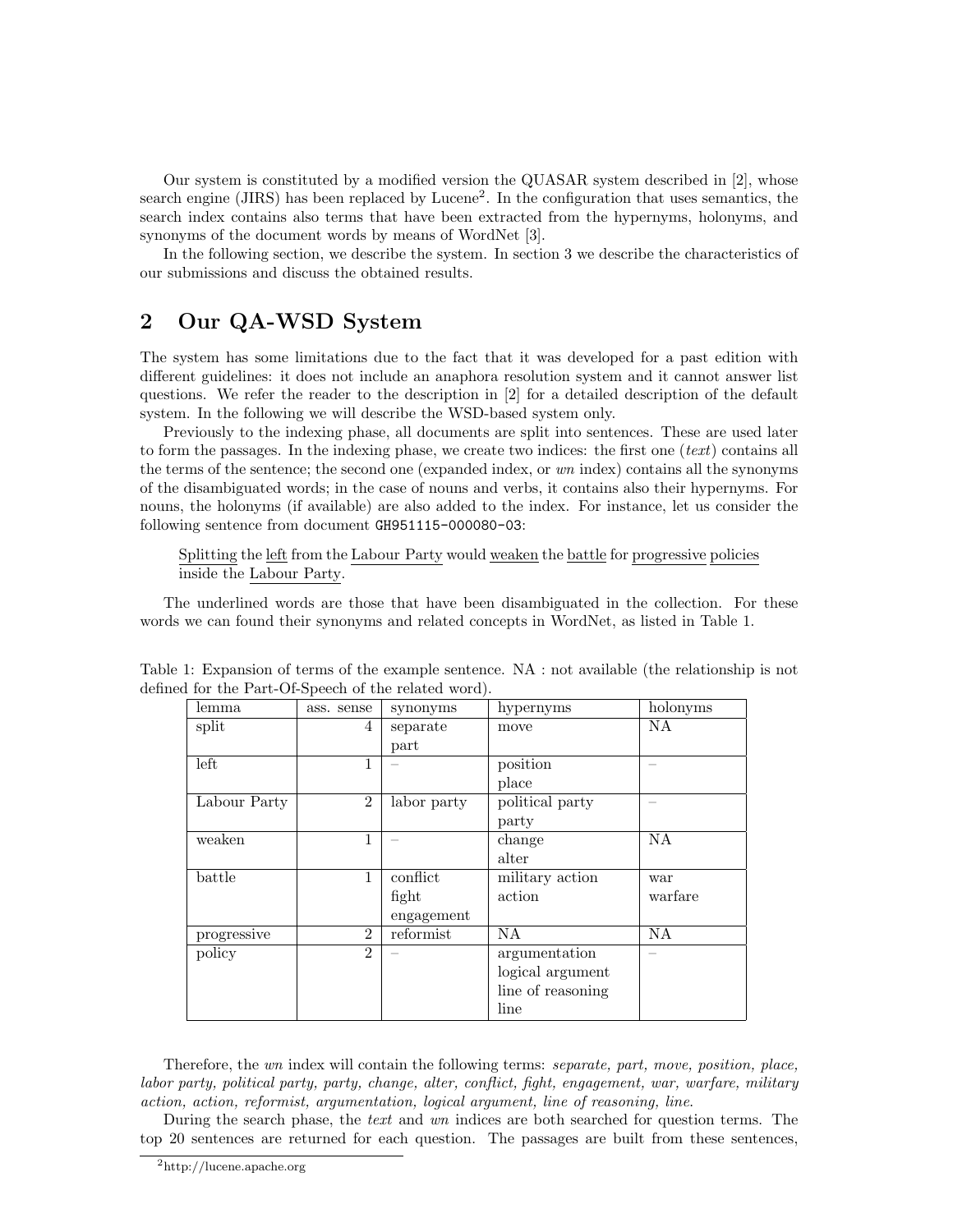by appending them the previous and next sentences in the collection. For instance, if the above example were a retrieved sentence, the resulting passage would be composed by the following sentences:

- GH951115-000080-2 : "The real question is how these policies are best defeated and how the great mass of Labour voters can be won to see the need for a socialist alternative."
- GH951115-000080-3 : "Splitting the left from the Labour Party would weaken the battle for progressive policies inside the Labour Party."
- GH951115-000080-4 : "It would also make it easier for Tony Blair to cut the crucial links that remain with the trade-union movement."

Figure 1 shows the first 5 sentences returned for the question "What is the political party of Tony Blair?" using only the text index; in Figure 2 we show the first 5 sentences returned using the wn index.

| The Labour Party, under Tony Blair, is poised to achieve political power for the first time in 16 years       | GH950821-000120-5 |
|---------------------------------------------------------------------------------------------------------------|-------------------|
| No Headline Present Political peace : A truce is agreed on the Westminster front as party leaders John        |                   |
| Major, Paddy Ashdown, and Tony Blair celebrate VJ-Day                                                         | GH950821-000164-0 |
| Blair puts the family centre stage LABOUR leader Tony Blair, in a further move to occupy the political        |                   |
| centre ground, yesterday staked his claim for Labour to be the ' party of the family                          | GH950330-000184-0 |
| Blair should beware I AM mystified by your political editor 's comment about Tony Blair '' dispatching        |                   |
| the Bennite Marxist left '' and rescuing the Labour Party from the '' false historical perspective '' of a '' |                   |
| Marx ist intellectual analysis " (March 23)                                                                   | GH950327-000057-0 |
| Blair wrestles with age-old links TRADE union leaders of all political persuasions have confronted            |                   |
| Labour leader Tony Blair with a demand that the unions retain a 50 % voice in the party they created          | GH951002-000214-1 |

Figure 1: Top 5 sentences retrieved with the standard Lucene search engine.

| The Labour Party, under Tony Blair, is poised to achieve political power for the first time in 16 years | GH950821-000120-5  |
|---------------------------------------------------------------------------------------------------------|--------------------|
| The Labour Party has been set a simple test by Tony Blair                                               | GH950310-000026-16 |
| No Headline Present Political peace : A truce is agreed on the Westminster front as party leaders John  |                    |
| Major, Paddy Ashdown, and Tony Blair celebrate VJ-Day                                                   | GH950821-000164-0  |
| The investigation is understood to have the full support of Labour Party leader Tony Blair              | GH950227-000161-5  |
|                                                                                                         |                    |

Figure 2: Top 5 sentences retrieved with the WordNet extended index.

One noteworthy feature is that sentences retrieved with the expanded WordNet index are shorter, therefore allowing for more precise results.

## 3 Experiments

We submitted the two mandatory runs, one with the basic system (id: *nlel081enen*) that does not use semantic information, and one with the system described above (id: *nlel082enen*), using as collection the NUS-disambiguated collection. Of the 200 questions in the test set, only 49 had an answer in the disambiguated collection (the other questions had an answer in Wikipedia, which was not featured for the QA-WSD track), according to the organizers. However, we manually checked the data and found that it was possible to find an answer to 25 of the Wikipedia questions, bringing the number of questions with an answer in the collection to 74.

In Table 2 we show the results obtained by the two mandatory runs and another run that used the UBC-disambiguated collection (id: *nlel083enen*). The results of this last run are not official.

From the results we can say that the base system performed generally poor, although better than the system that included semantics. We calculated the number of question that could be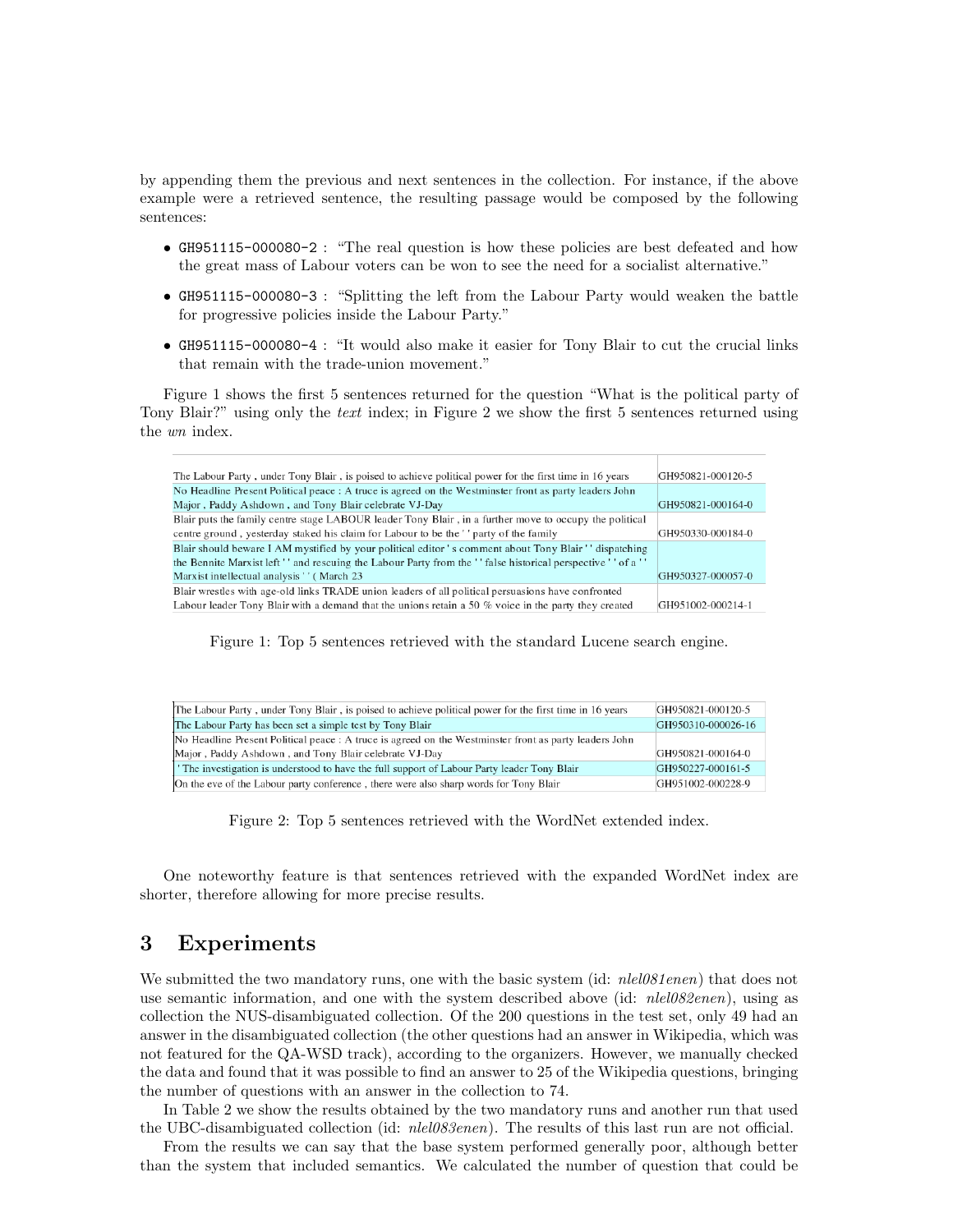Table 2: Results obtained with the three runs over the 49 questions that had (officially) answer in the collection and all questions.

|             | 49 Questions |  |  | All Questions |  |  |  |          |
|-------------|--------------|--|--|---------------|--|--|--|----------|
| run ID      |              |  |  | Accuracy      |  |  |  | Accuracy |
| nlel081enen |              |  |  | 16.32         |  |  |  | 5.00     |
| nlel082enen |              |  |  | 14.29         |  |  |  | 4.00     |
| nlel083enen |              |  |  | 12.24         |  |  |  | 3.50     |

answered by our system, discarding the questions that do not have an answer in the collection and the questions whose answer type cannot be handled by our system, resulting in a maximum of 40 questions. Even with this reduced set of questions, the system did not perform well, obtaining a 25% accuracy over this set.

About the lower precision of the WSD based system, we carried out an analysis of the average number of passages that contained the answer for each of the questions. Of the 49 questions, only three answers were present in more than nine passages. The average number of passages containing the answer for each question in the remaining 46 questions is 2.04. This number justify both the bad overall performance of our system, which is based on redundancy, and the bad results obtained by the WSD based system: it could not find better passages simply because the relevant passages that could be retrieved were very few.

## 4 Conclusions

We presented a simple approach to take advantage of the disambiguated collection provided by the organizers of the QA-WSD track. It is based on an extended index that include synonyms, hypernyms and holonyms extracted by means of WordNet. However, the test set provided was not particularly fit to the task, with more than 75% of the questions not containing an answer in the collection. Moreover, the answers to questions that could be answered are contained in few passages, with the result that it cannot be demonstrated whether the use of semantic information proved useful or not.

# Acknowledgements

We would like to thank the TIN2006-15265-C06-04 research project for partially supporting this work.

# References

- [1] Eneko Agirre and Oier Lopez de Lacalle. UBC-ALM: Combnining k-NN with SVD for WSD. In Proceedings of the 4th International Workshop on Semantic Evaluations (SemEval 2007), pages 341–345, Prague, Czech republic.
- [2] Davide Buscaldi, José Manuel Gómez, Paolo Rosso, and Emilio Sanchis. N-gram vs. keywordbased passage retrieval for question answering. In Carol Peters, Paul Clough, Fredric C. Gey, Jussi Karlgren, Bernardo Magnini, Douglas W. Oard, Maarten de Rijke, and Maximilian Stempfhuber, editors, Evaluation of Multilingual and Multi-modal Information Retrieval, volume 4730 of Lecture Notes in Computer Science, pages 377–384. Springer, 2007.
- [3] George. A. Miller. Wordnet: A lexical database for english. In Communications of the ACM, volume 38, pages 39–41, 1995.